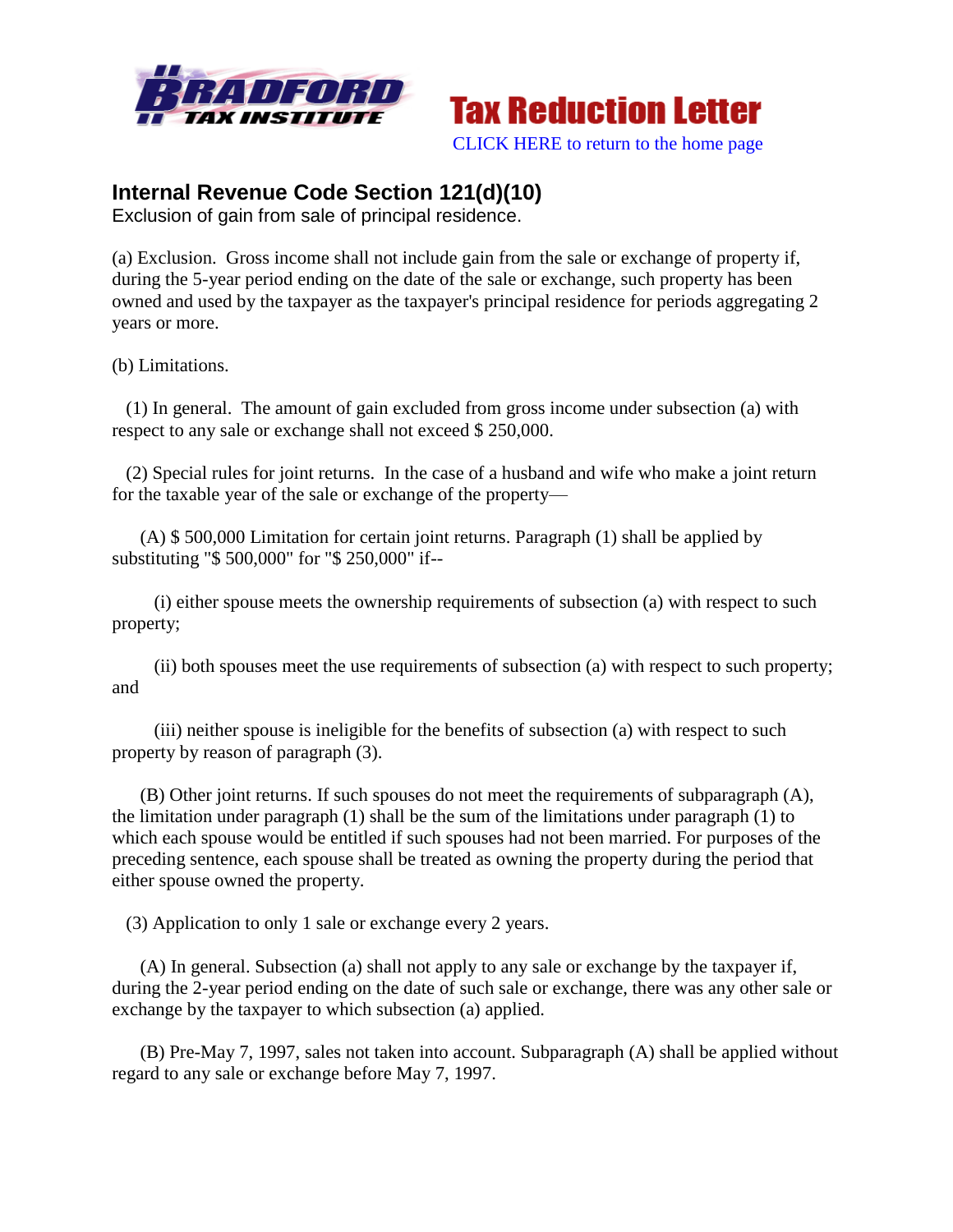(4) Special rule for certain sales by surviving spouses. In the case of a sale or exchange of property by an unmarried individual whose spouse is deceased on the date of such sale, paragraph (1) shall be applied by substituting "\$ 500,000" for "\$ 250,000" if such sale occurs not later than 2 years after the date of death of such spouse and the requirements of paragraph (2)(A) were met immediately before such date of death.

 $[(5)](4)$  Exclusion of gain allocated to nonqualified use.

 (A) In general. Subsection (a) shall not apply to so much of the gain from the sale or exchange of property as is allocated to periods of nonqualified use.

 (B) Gain allocated to periods of nonqualified use. For purposes of subparagraph (A), gain shall be allocated to periods of nonqualified use based on the ratio which—

 (i) the aggregate periods of nonqualified use during the period such property was owned by the taxpayer, bears to

(ii) the period such property was owned by the taxpayer.

(C) Period of nonqualified use. For purposes of this paragraph—

 (i) In general. The term "period of nonqualified use" means any period (other than the portion of any period preceding January 1, 2009) during which the property is not used as the principal residence of the taxpayer or the taxpayer's spouse or former spouse.

(ii) Exceptions. The term "period of nonqualified use" does not include—

 (I) any portion of the 5-year period described in subsection (a) which is after the last date that such property is used as the principal residence of the taxpayer or the taxpayer's spouse,

 (II) any period (not to exceed an aggregate period of 10 years) during which the taxpayer or the taxpayer's spouse is serving on qualified official extended duty (as defined in subsection  $(d)(9)(C)$ ) described in clause (i), (ii), or (iii) of subsection  $(d)(9)(A)$ , and

 (III) any other period of temporary absence (not to exceed an aggregate period of 2 years) due to change of employment, health conditions, or such other unforeseen circumstances as may be specified by the Secretary.

 (D) Coordination with recognition of gain attributable to depreciation. For purposes of this paragraph—

(i) subparagraph  $(A)$  shall be applied after the application of subsection  $(d)(6)$ , and

(ii) subparagraph  $(B)$  shall be applied without regard to any gain to which subsection  $(d)(6)$ applies.

(c) Exclusion for taxpayers failing to meet certain requirements.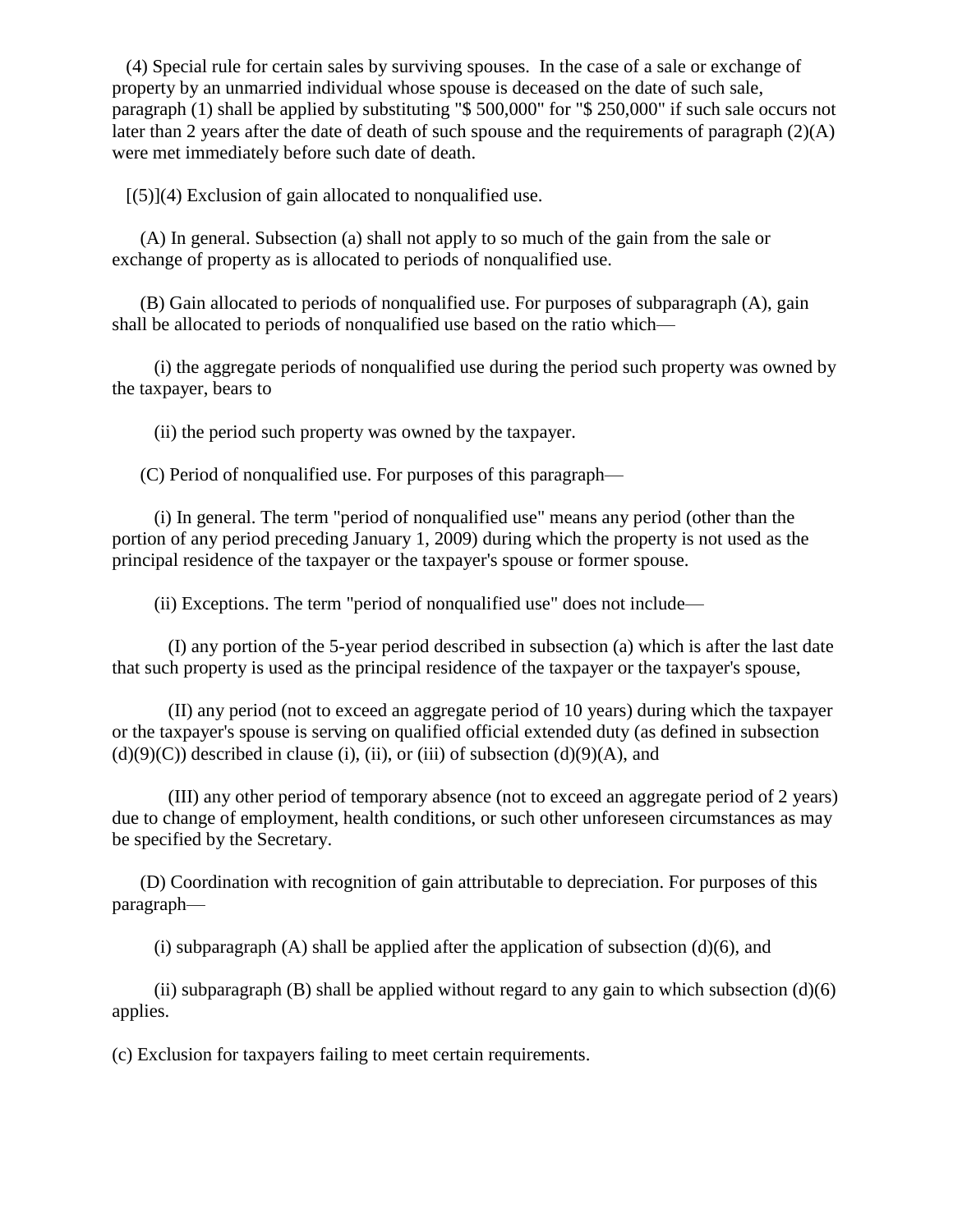(1) In general. In the case of a sale or exchange to which this subsection applies, the ownership and use requirements of subsection (a), and subsection  $(b)(3)$ , shall not apply; but the dollar limitation under paragraph (1) or (2) of subsection (b), whichever is applicable, shall be equal to--

 (A) the amount which bears the same ratio to such limitation (determined without regard to this paragraph) as

(B) (i) the shorter of—

 (I) the aggregate periods, during the 5-year period ending on the date of such sale or exchange, such property has been owned and used by the taxpayer as the taxpayer's principal residence; or

 (II) the period after the date of the most recent prior sale or exchange by the taxpayer to which subsection (a) applied and before the date of such sale or exchange, bears to

(ii) 2 years.

 (2) Sales and exchanges to which subsection applies. This subsection shall apply to any sale or exchange if—

 (A) subsection (a) would not (but for this subsection) apply to such sale or exchange by reason of--

(i) a failure to meet the ownership and use requirements of subsection (a), or

 $(ii)$  subsection  $(b)(3)$ , and

 (B) such sale or exchange is by reason of a change in place of employment, health, or, to the extent provided in regulations, unforeseen circumstances.

(d) Special rules.

 (1) Joint returns. If a husband and wife make a joint return for the taxable year of the sale or exchange of the property, subsections (a) and (c) shall apply if either spouse meets the ownership and use requirements of subsection (a) with respect to such property.

 (2) Property of deceased spouse. For purposes of this section, in the case of an unmarried individual whose spouse is deceased on the date of the sale or exchange of property, the period such unmarried individual owned and used such property shall include the period such deceased spouse owned and used such property before death.

(3) Property owned by spouse or former spouse. For purposes of this section—

 (A) Property transferred to individual from spouse or former spouse. In the case of an individual holding property transferred to such individual in a transaction described in section 1041(a), the period such individual owns such property shall include the period the transferor owned the property.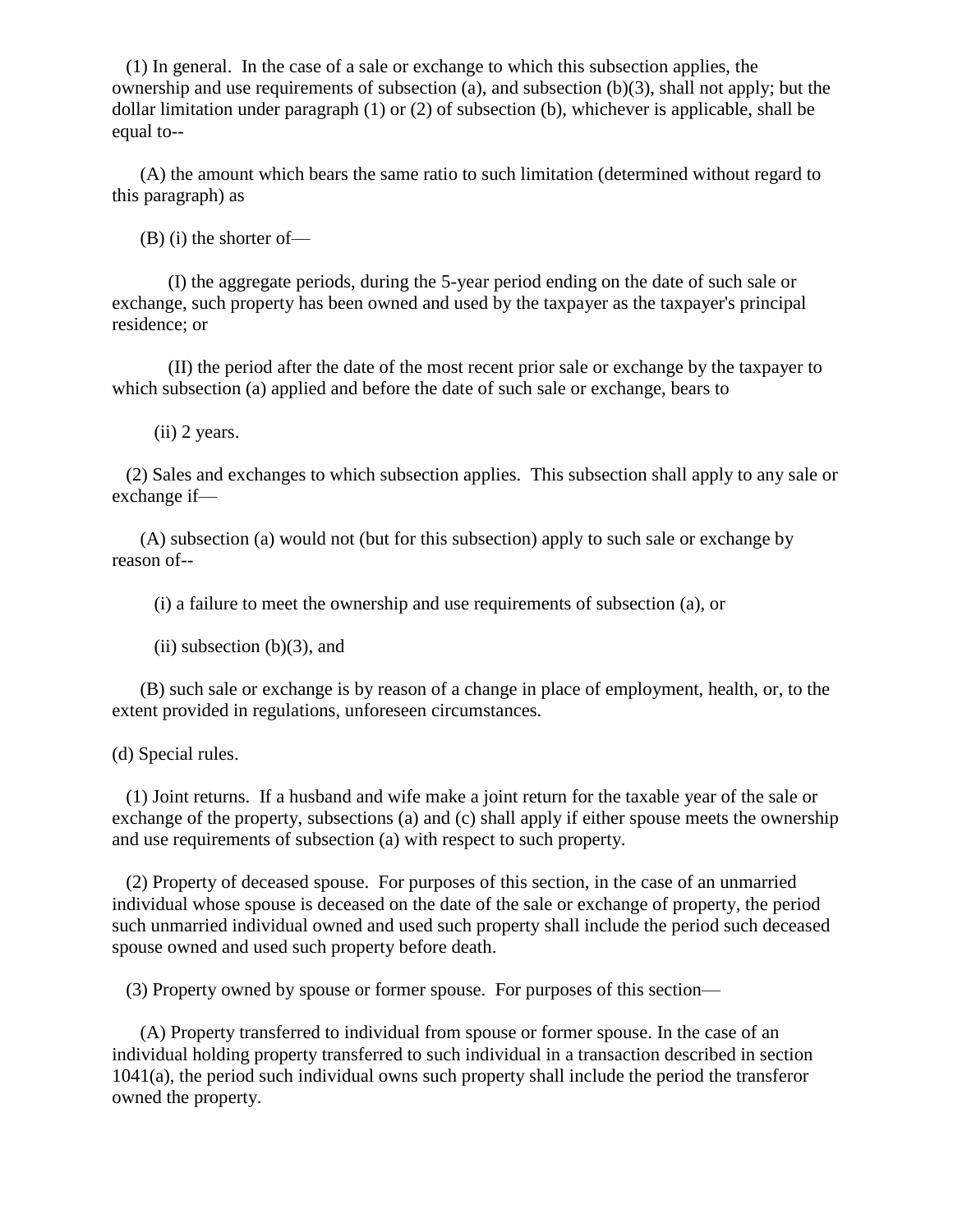(B) Property used by former spouse pursuant to divorce decree, etc. Solely for purposes of this section, an individual shall be treated as using property as such individual's principal residence during any period of ownership while such individual's spouse or former spouse is granted use of the property under a divorce or separation instrument (as defined in section 71(b)(2)).

 (4) Tenant-stockholder in cooperative housing corporation. For purposes of this section, if the taxpayer holds stock as a tenant-stockholder (as defined in section 216) in a cooperative housing corporation (as defined in such section), then—

 (A) the holding requirements of subsection (a) shall be applied to the holding of such stock, and

 (B) the use requirements of subsection (a) shall be applied to the house or apartment which the taxpayer was entitled to occupy as such stockholder.

(5) Involuntary conversions.

 (A) In general. For purposes of this section, the destruction, theft, seizure, requisition, or condemnation of property shall be treated as the sale of such property.

 (B) Application of section 1033. In applying section 1033 (relating to involuntary conversions), the amount realized from the sale or exchange of property shall be treated as being the amount determined without regard to this section, reduced by the amount of gain not included in gross income pursuant to this section.

 (C) Property acquired after involuntary conversion. If the basis of the property sold or exchanged is determined (in whole or in part) under section 1033(b) (relating to basis of property acquired through involuntary conversion), then the holding and use by the taxpayer of the converted property shall be treated as holding and use by the taxpayer of the property sold or exchanged.

 (6) Recognition of gain attributable to depreciation. Subsection (a) shall not apply to so much of the gain from the sale of any property as does not exceed the portion of the depreciation adjustments (as defined in section 1250(b)(3)) attributable to periods after May 6, 1997, in respect of such property.

 (7) Determination of use during periods of out-of-residence care. In the case of a taxpayer who—

(A) becomes physically or mentally incapable of self-care, and

 (B) owns property and uses such property as the taxpayer's principal residence during the 5 year period described in subsection (a) for periods aggregating at least 1 year,

 then the taxpayer shall be treated as using such property as the taxpayer's principal residence during any time during such 5-year period in which the taxpayer owns the property and resides in any facility (including a nursing home) licensed by a State or political subdivision to care for an individual in the taxpayer's condition.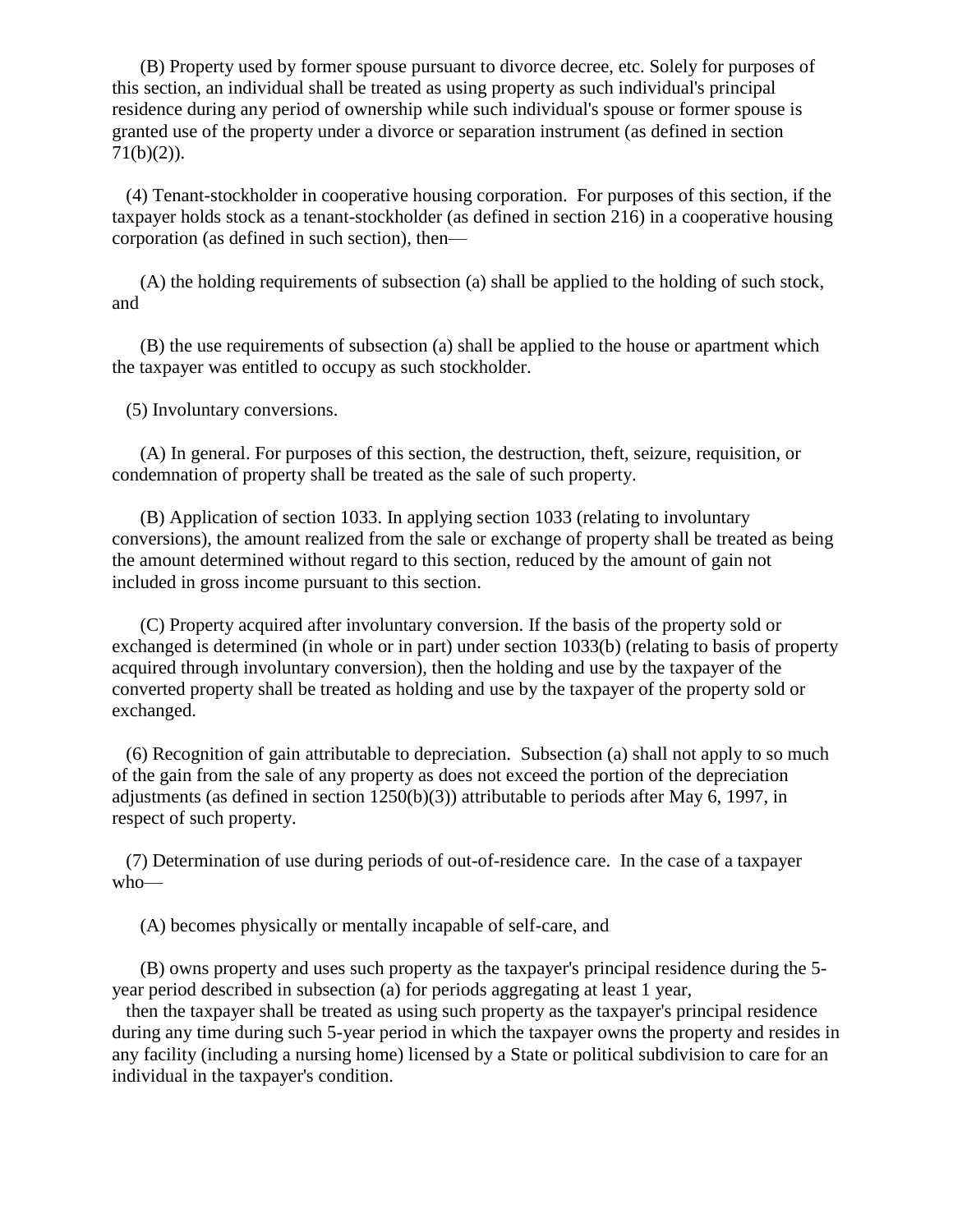(8) Sales of remainder interests. For purposes of this section—

 (A) In general. At the election of the taxpayer, this section shall not fail to apply to the sale or exchange of an interest in a principal residence by reason of such interest being a remainder interest in such residence, but this section shall not apply to any other interest in such residence which is sold or exchanged separately.

 (B) Exception for sales to related parties. Subparagraph (A) shall not apply to any sale to, or exchange with, any person who bears a relationship to the taxpayer which is described in section 267(b) or 707(b).

(9) Uniformed services, foreign service, and intelligence community.

 (A) In general. At the election of an individual with respect to a property, the running of the 5-year period described in subsections (a) and  $(c)(1)(B)$  and paragraph (7) of this subsection with respect to such property shall be suspended during any period that such individual or such individual's spouse is serving on qualified official extended duty--

(i) as a member of the uniformed services,

(ii) as a member of the Foreign Service of the United States, or

(iii) as an employee of the intelligence community.

 (B) Maximum period of suspension. The 5-year period described in subsection (a) shall not be extended more than 10 years by reason of subparagraph (A).

(C) Qualified official extended duty. For purposes of this paragraph—

 (i) In general. The term "qualified official extended duty" means any extended duty while serving at a duty station which is at least 50 miles from such property or while residing under Government orders in Government quarters.

 (ii) Uniformed services. The term "uniformed services" has the meaning given such term by *section 101(a)(5) of title 10, United States Code*, as in effect on the date of the enactment of this paragraph [enacted Nov. 11, 2003].

 (iii) Foreign Service of the United States. The term "member of the Foreign Service of the United States" has the meaning given the term "member of the Service" by paragraph (1), (2), (3), (4), or (5) of section 103 of the Foreign Service Act of 1980 [*22 USCS § 3903*], as in effect on the date of the enactment of this paragraph [enacted Nov. 11, 2003].

 (iv) Employee of intelligence community. The term "employee of the intelligence community" means an employee (as defined by *section 2105 of title 5, United States Code*) of—

(I) the Office of the Director of National Intelligence,

(II) the Central Intelligence Agency,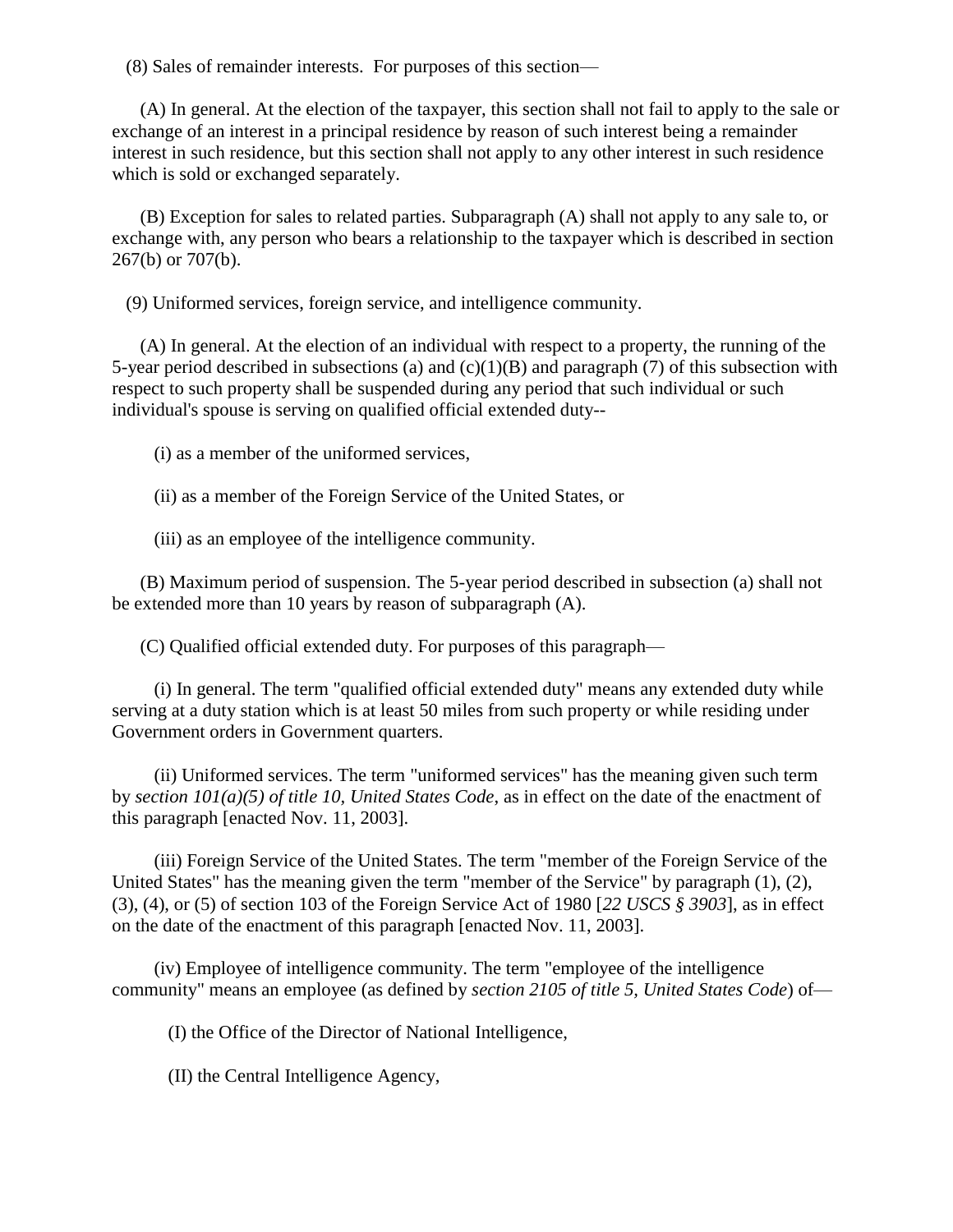(III) the National Security Agency,

(IV) the Defense Intelligence Agency,

(V) the National Geospatial-Intelligence Agency,

(VI) the National Reconnaissance Office,

 (VII) any other office within the Department of Defense for the collection of specialized national intelligence through reconnaissance programs,

 (VIII) any of the intelligence elements of the Army, the Navy, the Air Force, the Marine Corps, the Federal Bureau of Investigation, the Department of Treasury, the Department of Energy, and the Coast Guard,

(IX) the Bureau of Intelligence and Research of the Department of State, or

 (X) any of the elements of the Department of Homeland Security concerned with the analyses of foreign intelligence information.

 (v) Extended duty. The term "extended duty" means any period of active duty pursuant to a call or order to such duty for a period in excess of 90 days or for an indefinite period.

(D) Special rules relating to election.

 (i) Election limited to 1 property at a time. An election under subparagraph (A) with respect to any property may not be made if such an election is in effect with respect to any other property.

 (ii) Revocation of election. An election under subparagraph (A) may be revoked at any time.

 (10) Property acquired in like-kind exchange. If a taxpayer acquires property in an exchange with respect to which gain is not recognized (in whole or in part) to the taxpayer under subsection (a) or (b) of section 1031, subsection (a) shall not apply to the sale or exchange of such property by such taxpayer (or by any person whose basis in such property is determined, in whole or in part, by reference to the basis in the hands of such taxpayer) during the 5-year period beginning with the date of such acquisition.

(11) [Deleted]

(12) Peace Corps.

 (A) In general. At the election of an individual with respect to a property, the running of the 5-year period described in subsections (a) and  $(c)(1)(B)$  and paragraph (7) of this subsection with respect to such property shall be suspended during any period that such individual or such individual's spouse is serving outside the United States--